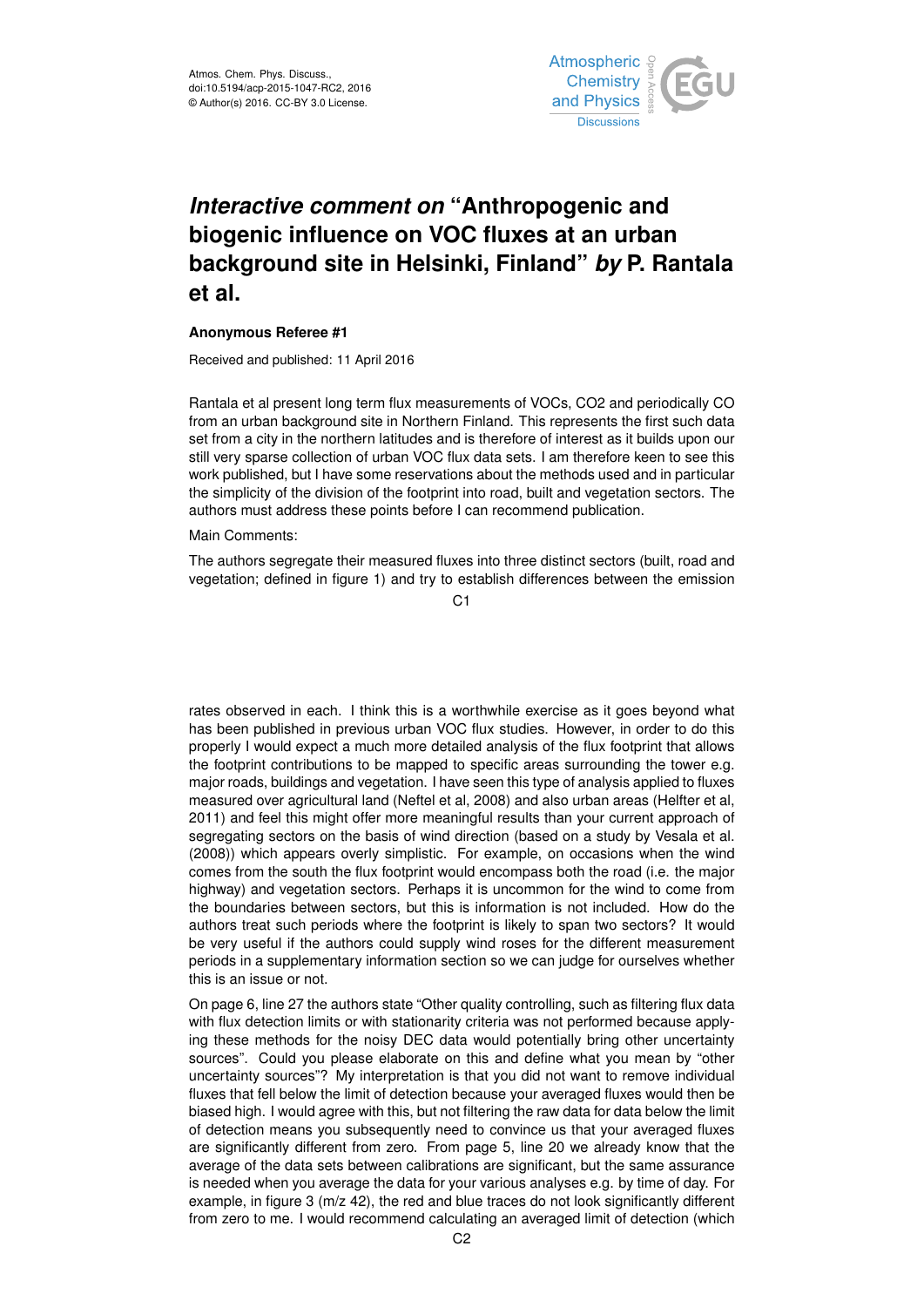others have done, see Valach et al. 2015) for each of your analyses so we know for sure. This does not necessarily need to be added to the plots in the main manuscript but should certainly be shown in the SI.

The method used to calculate time-lags is clearly critical to determining the flux. A recent publication by Langford et al. (2015) demonstrated that significant bias (both positive and negative) can be introduced to noisy eddy covariance data when methods are used that search for a maximum in a cross-covariance function. They also suggest that the problem is exacerbated at high measurement points and when sampling through long inlet lines and especially for disjunct data which has poorer statistics and hence a higher random error. Your data set would appear to fit into this higher risk category and therefore I think it is important for you to demonstrate that your data are not affected by this bias. I appreciate that you suggest the potential bias is minimised through the use of a relatively small lag-time window and the use of the smoothed cross-covariance but depending on the signal-to-noise ratio of your data a significant bias could remain. This is important to know since you state in at least two sections that some of your fluxes were very close to the detection limit (Page 10, line 6 and Page 11, line 11). Given the length of your data set, recalculating the fluxes using a prescribed lag time is perhaps unrealistic, but it would certainly be interesting to see how the different time-lag methods compare over a shorter period of a few weeks and to see the flux distributions in the supplementary information. Such an analysis would give us further confidence in the fluxes you present. Related to this, on Page 5, line 18 please could you give more details on the method of smoothing you applied? Was this a running mean? How many data points were used for the average?

The method section 2.2 seems a little muddled and could do with restructuring and there is some important information missing. You start by introducing the DEC equation, but then immediately follow up with a discussion of high frequency loss corrections. It would make more sense to me for you to follow the equation with an outline of your flux calculation procedure. For example, you should mention at this point what the

C3

length of the averaging period was, what the typical value of n was, what the duty cycle length was, what the typical time-lag was and how you calculated it etc. Once you have fully outlined how you calculated the fluxes you can then start your discussion of the flux corrections and QA/QC procedures you applied. Most of this information is there, it's just a case of restructuring in a more logical order.

Page 10, line 21. The emission potentials are not shown in figure 10. Figure 10 shows the regression between measured and modelled isoprene/furan fluxes from which the emission potential can be derived. In the text you need to make it more clear how you derived the emission potentials from figure 10, unless you are familiar with this type of analysis it is not obvious. In deriving the emission potentials did you set the intercept to equal zero? This information should be included.

I like the fact you have calculated isoprene emission potentials for urban vegetation, but in their current format I don't think they are particularly useful. Strictly speaking the G93 algorithm is used for leaf-level emission potentials on a mass per gram of dry leaf basis. While it can be used to derive area based emission potentials as you have done, the values are not likely to be compatible with the more recent BVOC emission models such as MEGAN that use area based emission factors, in part because these newer algorithms use a different set of standard conditions. In order to maximize the usefulness of these results I would suggest also converting your area based emission potentials to leaf-level potentials (ng g-1 s-1) by first estimating the foliar density for your flux footprint. Estimating the foliar density will of course introduce additional uncertainty and this should be factored in to your presented emission potentials. These values could then be compared to the standard urban isoprene emission potentials used in Guenther et al., (1995) and to those derived for other European cities (Valach et al. 2015).

## Minor Corrections:

In the main text you discuss the fluxes and concentrations using the specific names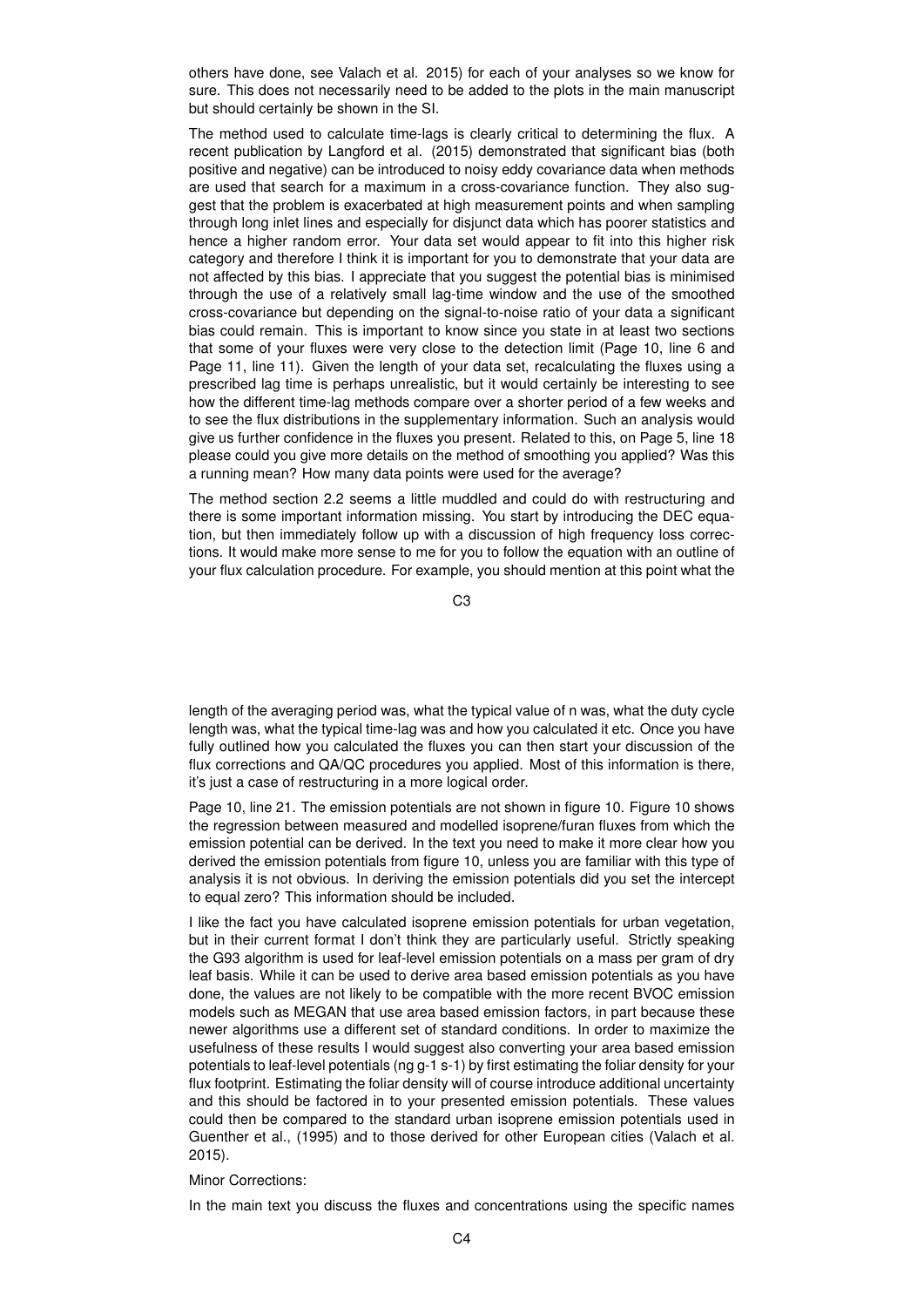of the compounds measured, whereas you refer to the measured m/z ratio in your figures. As you have spent time in Section 2.2.2 identifying the m/z ratios I would suggest harmonising the figures with the text and using the compound(s) names.

Please can you clarify why you separate your data into Jun-Aug and Sep-May? While this isolates the warmest summer months, autumn, spring and winter are all wrapped together. With such an extensive set of measurements could you not have looked at the variation of VOC and CO2 fluxes at a much finer temporal resolution (e.g. monthly. . . or at least by season) and compared with monthly variations in traffic and temperature? This would be very interesting as none of the previous urban VOC flux work published have shown monthly variations across a full year.

Page 2, line 4: suggest you change to "... have generally major effects on the chemistry of the atmosphere"

Page 2, line 9: change to: "...conducted in the UK where winters are relatively mild."

Page 2, line 13: please add the reference to which you are referring to.

Page 2, line 21. The climate zone descriptions given in Stewart and Oke are very brief so I would suggest adding a line to describe the characteristics of climate zone 6 so the reader doesn't have to look it up.

Page 3, line 2, change "blew" to "was"

Page 3, line 8, please change to "For the rest of the time. . ."

Page 3 line 14. Please add somewhere to this paragraph the Reynold's number for the two flow regimes used

Page 3, line 22. Please add the  $\pm$  uncertainty of the Apel-Reimer gas standard used for calibration

Page 5, line 22. Please can you define what you mean by "...its flux values were defined to be insignificant". Does this mean the data were set to zero or rejected? If it

 $C<sub>5</sub>$ 

was the latter did you use gap-filling?

Page 6, line 17. Can you infer the low frequency flux losses from the co-spectral analysis applied to your CO2 fluxes?

Page 9, line 23. The measured CO/CO2 flux ratios could be further compared to those measured above London by Harrison et al. (2012).

Page 13, line 9. The monoterpene fluxes in figure 3 don't look any more or less scattered then any of your other diurnal cycles. Please rephrase this sentence to better reflect the data shown or remove.

Page 13, line 20. I think it's worth adding a line here to make it clear that you are using the intercept as a measure of the non-traffic related emissions.

Page 13, line 26. Again, please be clear about how you arrived at this estimate.

Page 13, line 34. Please change to "Nevertheless, the contribution from non-biogenic isoprene+furan emissions. . .."

Page 14, line 29. I would presume the ambient temperature also has a large effect on VOC emission rates? Was the ambient temperature higher in Mexico compared to London and might this have resulted in larger evaporative emissions? If so, I wonder if temperature can be incorporated into figure 11 in some way or mentioned in your discussion.

Page 29: Figure 1, please add the zero line for temperature.

Page 31: Figure 3 please add the y axis zero line to each plot

Page 33: Figure 5. I would recommend changing the blue circles to open circles. I would also expect to see error bars and a zero line shown on the y axis.

Page 34: Figure 6. I was interested to see that the CO fluxes are zero at night time but the CO2 flux is still showing emission. Can you provide some comment on this?